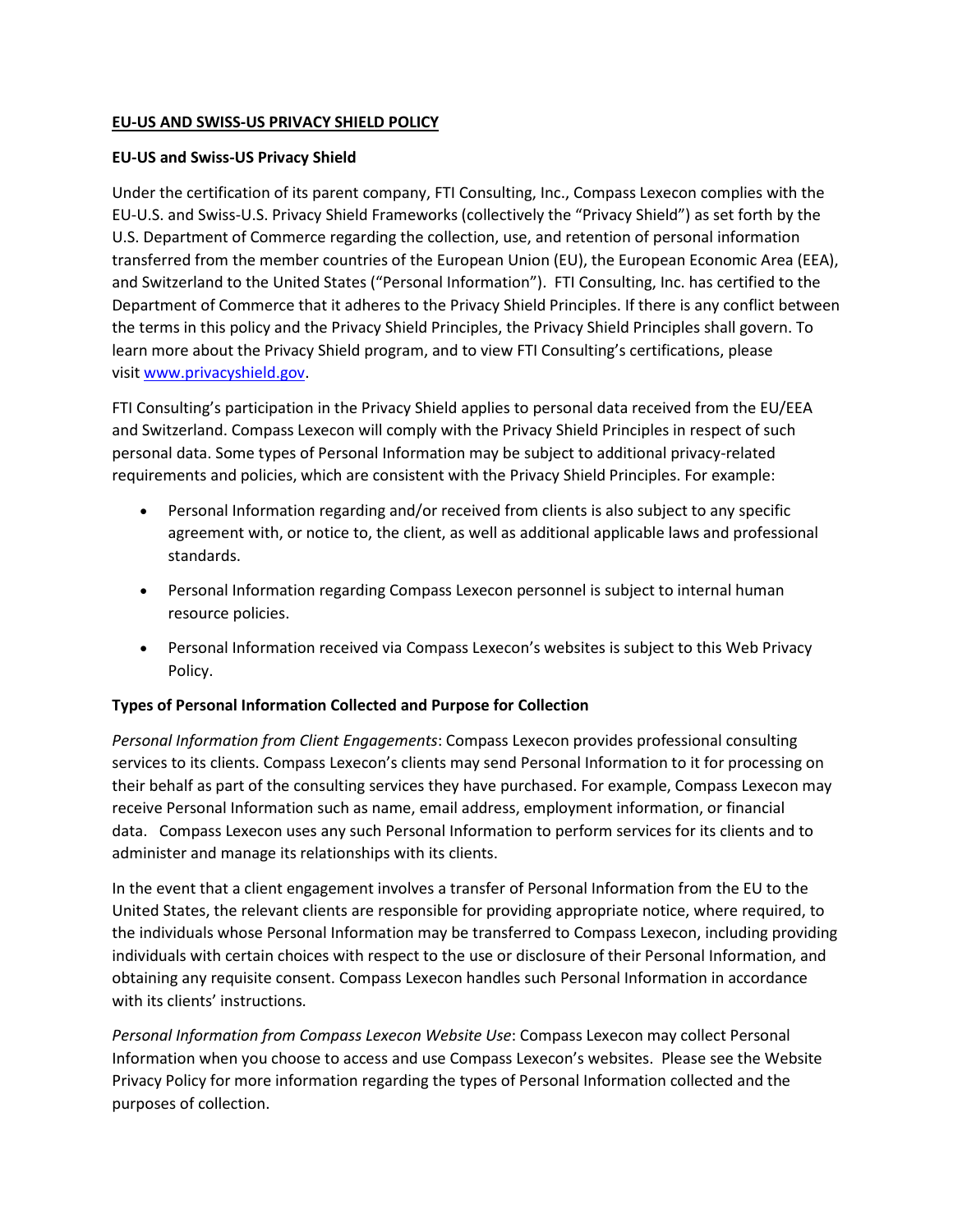*Personal Information Regarding Compass Lexecon Employees*: Compass Lexecon may transfer Personal Information regarding Compass Lexecon personnel. This Personal Information may include, without limitation, business contact information, employee ID, job role and reporting line, demographic information, work history, compensation and performance ratings. Compass Lexecon uses such information to administer and manage its business.

# **Choice and Accountability for Onward Transfer**

Compass Lexecon will not transfer, disclose, sell, distribute, or lease your Personal Information to third parties other than as described in this Privacy Policy unless it has your permission or is required or permitted by law (including to meet national security or law enforcement requirements). Compass Lexecon may share such information with its affiliates as necessary to carry out the purposes for which the information was supplied, collected, or received. Similarly, third party contractors, consultants and/or vendors engaged by Compass Lexecon to assist it in providing its services may have access to such Personal Information (these third parties must first agree to maintain the strict confidentiality of such information and provide the same level of data security as provided by Compass Lexecon). Compass Lexecon remains responsible and liable under the Privacy Shield Principles if third party agents that it engages to process the personal data on its behalf do so in a manner inconsistent with the Principles.

## **Information Security and Data Integrity**

Compass Lexecon has reasonable security policies and procedures in place to protect Personal Information from unauthorized loss, misuse, alteration, or destruction.

Despite Compass Lexecon's best efforts, however, security cannot be absolutely guaranteed against all threats. To the best of Compass Lexecon's ability, access to your Personal Information is limited to those who have a need to know.

### **Access**

If Compass Lexecon holds your Personal Information, under most circumstances you have the right to reasonable access to that data to correct any inaccuracies. You can also make a request to update or remove information about you by contacting, [privacy@fticonsulting.com](mailto:privacy@fticonsulting.com) who will make all reasonable and practical efforts for its business practices to comply with your request, as long as it is consistent with applicable law and professional standards.

### **Recourse, Enforcement and Liability**

Compass Lexecon commits to resolve complaints about your privacy and its collection or use of your Personal Information in compliance with the EU-US and Swiss-US Privacy Shield Principles. Please contact FTI Consulting at: [privacy@fticonsulting.com](mailto:privacy@fticonsulting.com) should you have a Privacy Shield-related (or general privacy-related) complaint.

If you are a resident of the EU/EEA, and you have a complaint related to this Policy that cannot be resolved with Compass Lexecon directly, you may report your claim to the EU/EEA Data Protection Authorities located in your jurisdiction. If you are a resident of Switzerland, and you have a complaint related to this Policy that cannot be resolved with Compass Lexecon directly, you alternatively may report your claim to the Swiss Data Protection Authority (Federal Data Protection and Information